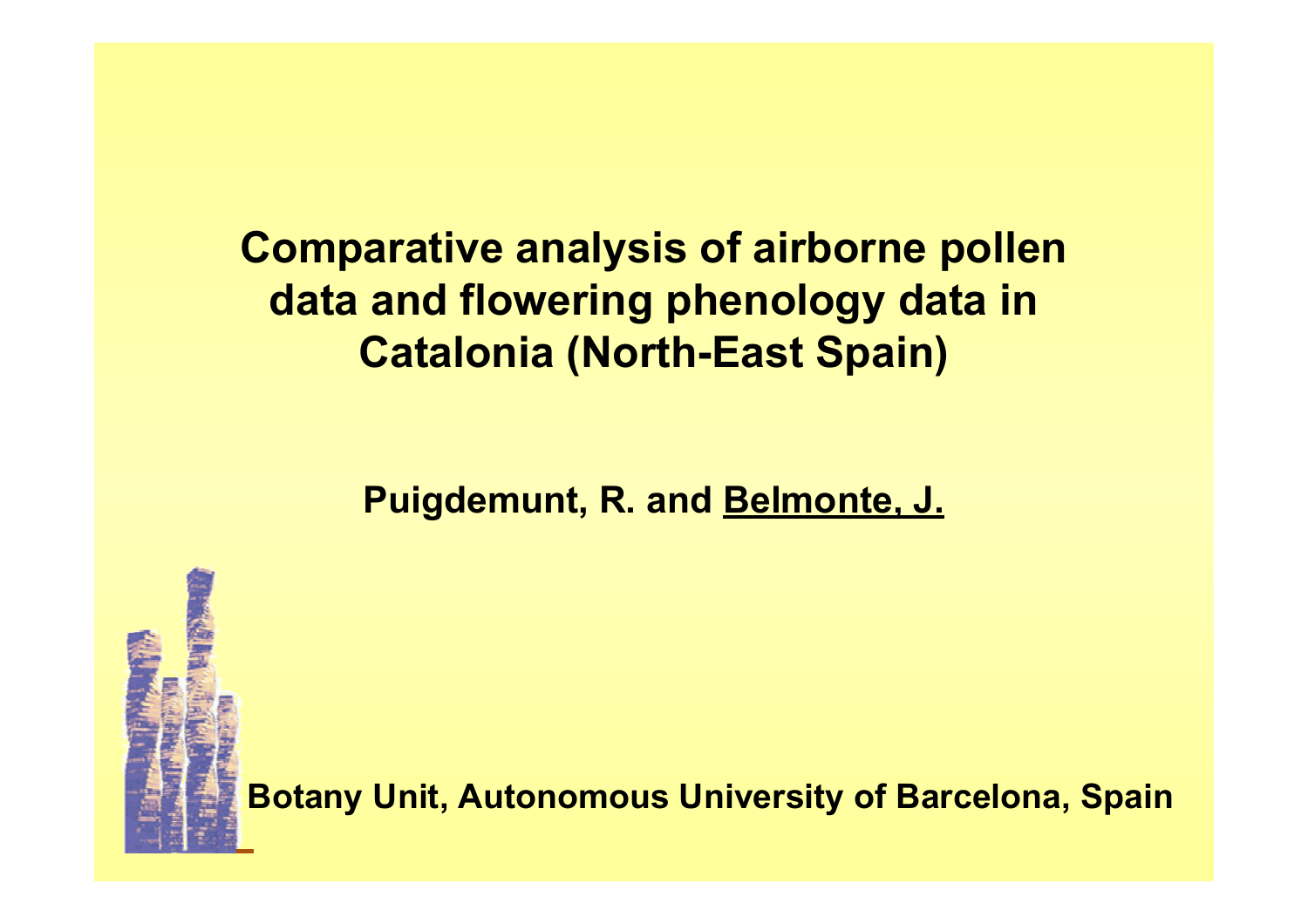#### **OBJECTIVES**

•To compare **pollen and flowering data** obtained during eight consecutive years for several taxa with known respiratory allergenic implications

•To establish if there is any **relationship** between flowering monitoring and aerobiological sampling observations

•To conclude if **hybrid networks** (phenological and aerobiological stations) ensure a better forecast of atmospheric pollen taxa and extends the predictions to a wider area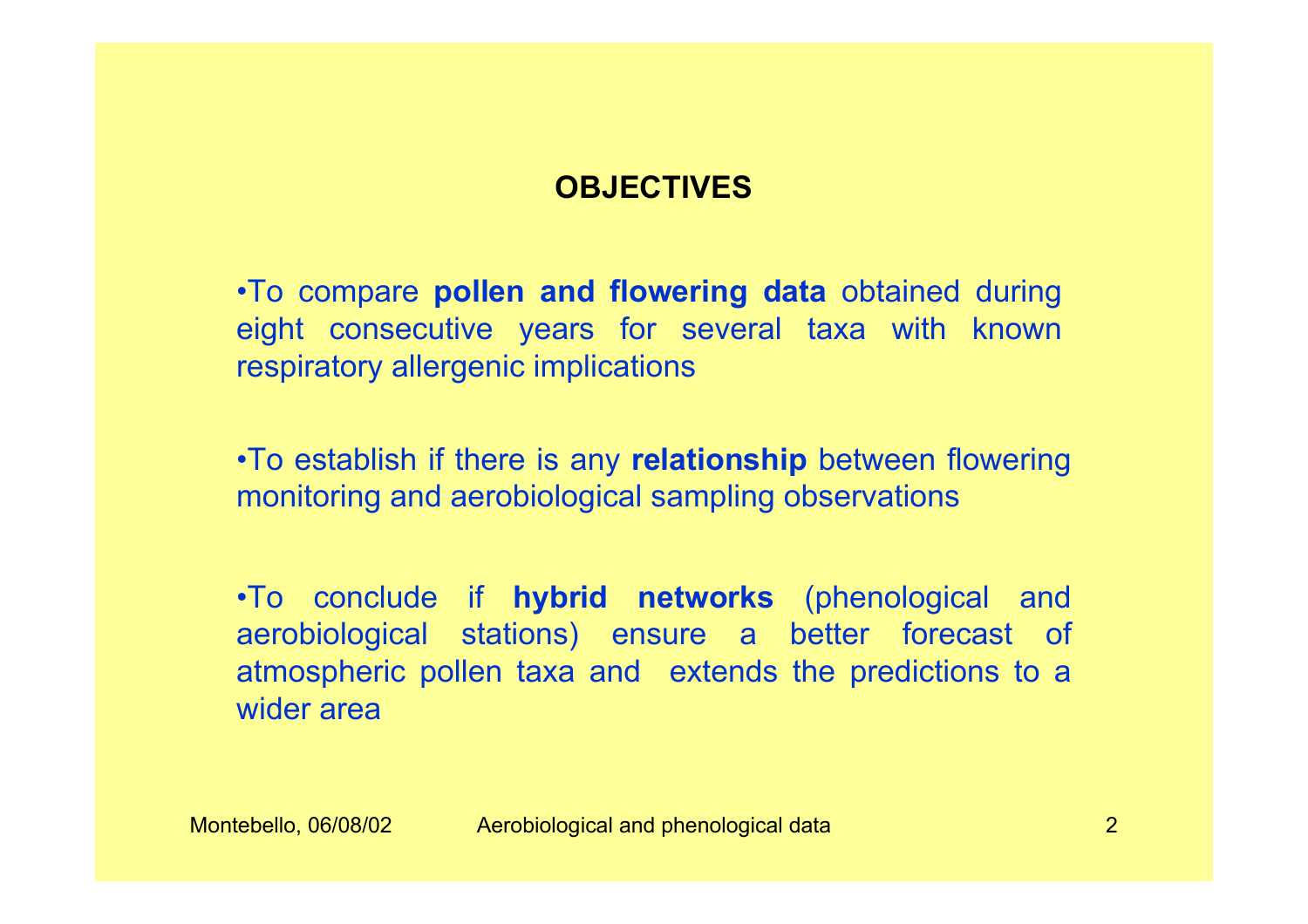# **MATERIALS AND METHODS**

Aerobiological sampling

- **HIRST** traps (REA's counting methodology)
- • Item analyzed is the **date** of the **annual maximum** mean daily pollen concentration (Julian day)

Phenological sampling

- **Daily sighting** (Mr. P. Comas)
- Items analyzed are the **date** of the **maximum flowering phenophase** (Julian day) and the **date** of the **flowering average** for the **period 1952-2000** (Julian day)

## **Statistics**

- **Basic statistics**
- **PEARSON** correlation test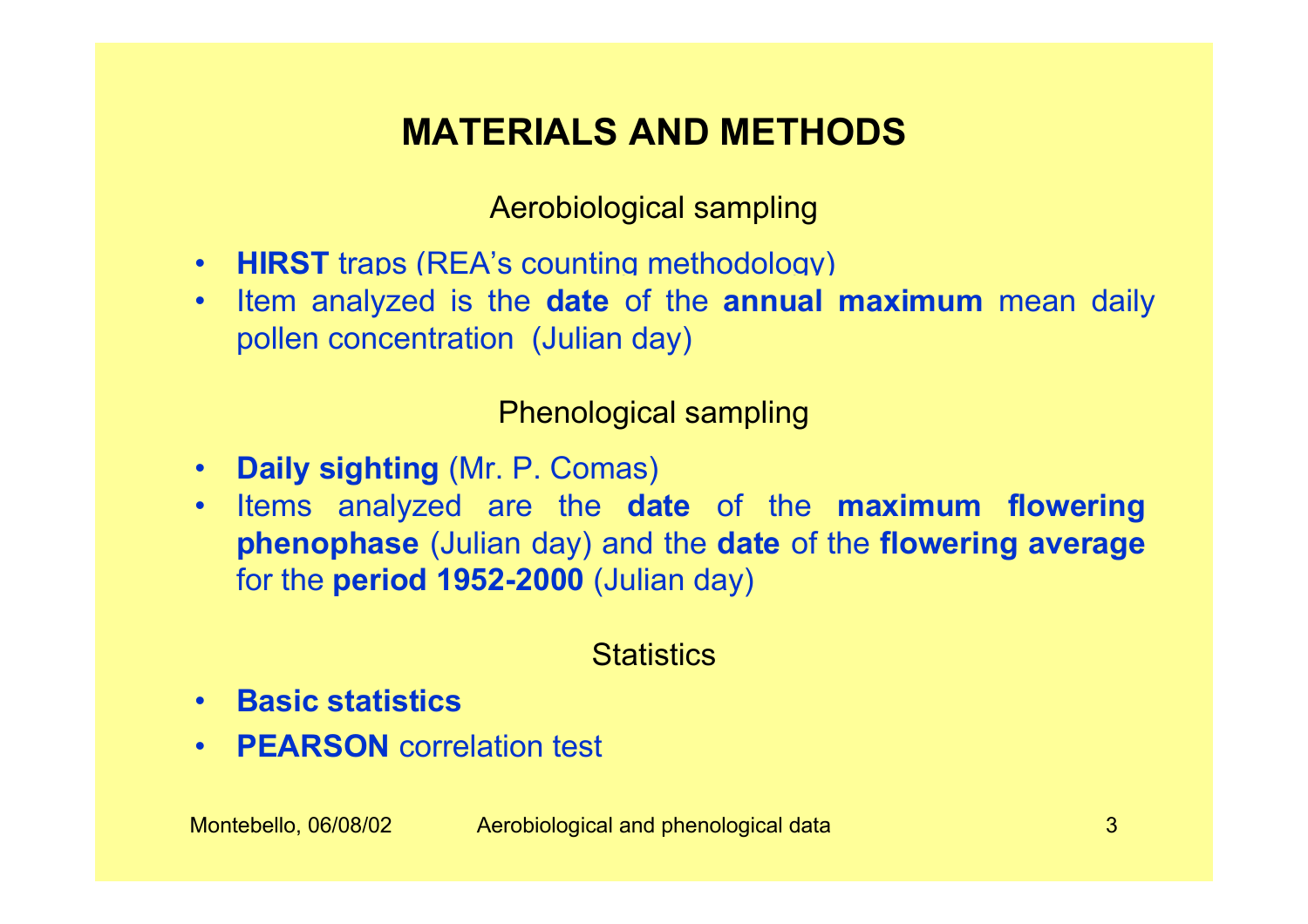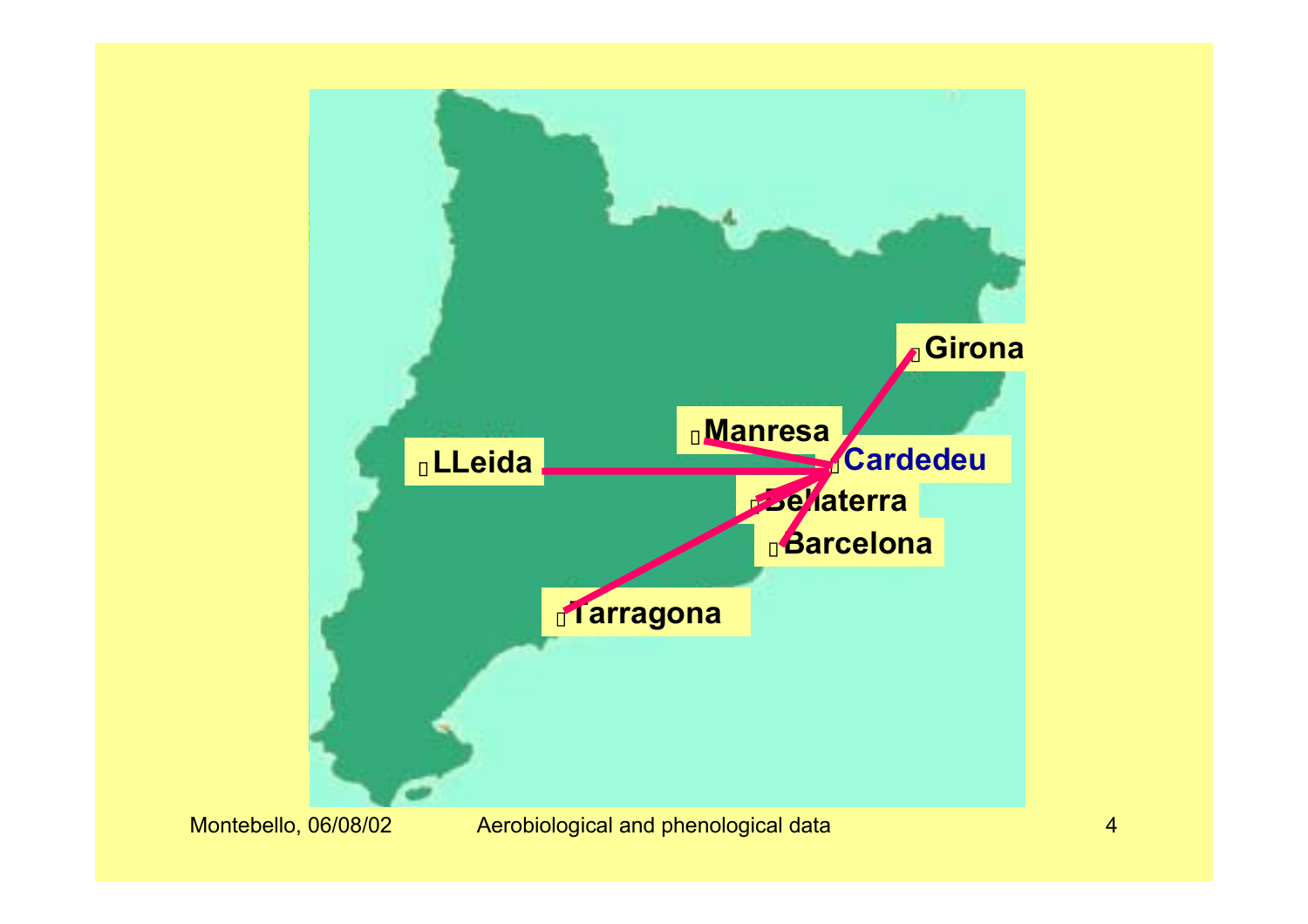## **SAMPLING SITES**

| <b>Sampling</b><br><b>stations</b><br>(study<br>period) | <b>Geographical characteristics</b> |                                    |                                          | <b>Climatic characteristics</b>                      |               |                                             |  |
|---------------------------------------------------------|-------------------------------------|------------------------------------|------------------------------------------|------------------------------------------------------|---------------|---------------------------------------------|--|
|                                                         | <b>Altitude</b><br>(m.a.s.l.)       | Geographical<br><b>Coordinates</b> | Distance (Km)<br>phenological<br>station | <b>Mean Annual</b><br>Temperature (°C) Rainfall (mm) | <b>Annual</b> | <b>Phytoclimates</b><br>(Allue, 1990)       |  |
| <b>Bellaterra</b><br>$(1994 - 2001)$                    | 190                                 | 41°33' N, 02°07' E                 | <b>25 SW</b>                             | 15.2                                                 | 594           | <b>Fresh-Continental Oriental-semihumid</b> |  |
| <b>Barcelona</b><br>$(1994 - 2001)$                     | 12                                  | 41°24' N,02°11' E                  | <b>35 SW</b>                             | 16.4                                                 | 593           | <b>Fresh-Tethyc-semiarid</b>                |  |
| <b>Manresa</b><br>$(1994 - 2001)$                       | 238                                 | 41°43' N, 01°50' E                 | 45 W                                     | 13.6                                                 | 619           | <b>Fresh-Continental Oriental-semihumid</b> |  |
| <b>Girona</b><br>$(1994 - 2001)$                        | 70                                  | 41°59' N, 02°60' E                 | <b>55 NE</b>                             | 15.0                                                 | 740           | <b>Fresh-Continental Oriental-semihumid</b> |  |
| <b>Tarragona</b><br>$(1994 - 2001)$                     | 20                                  | 41°07' N, 01°15' E                 | <b>100 SW</b>                            | 15.8                                                 | 478           | <b>Fresh-Tethyc-semiarid</b>                |  |
| <b>Lleida</b><br>$(1994 - 2001)$                        | <b>221</b>                          | 41°37' N, 00°37' E                 | <b>140 W</b>                             | 15.1                                                 | 385           | <b>Fresh-Transitional-semiarid</b>          |  |
| <b>Cardedeu</b><br>$(1994 - 2001)$<br>$(1952 - 2000)$   | 193                                 | 41°34' N, 02°21' E                 |                                          | 14.1                                                 | 695           | <b>Fresh-Continental Oriental-semihumid</b> |  |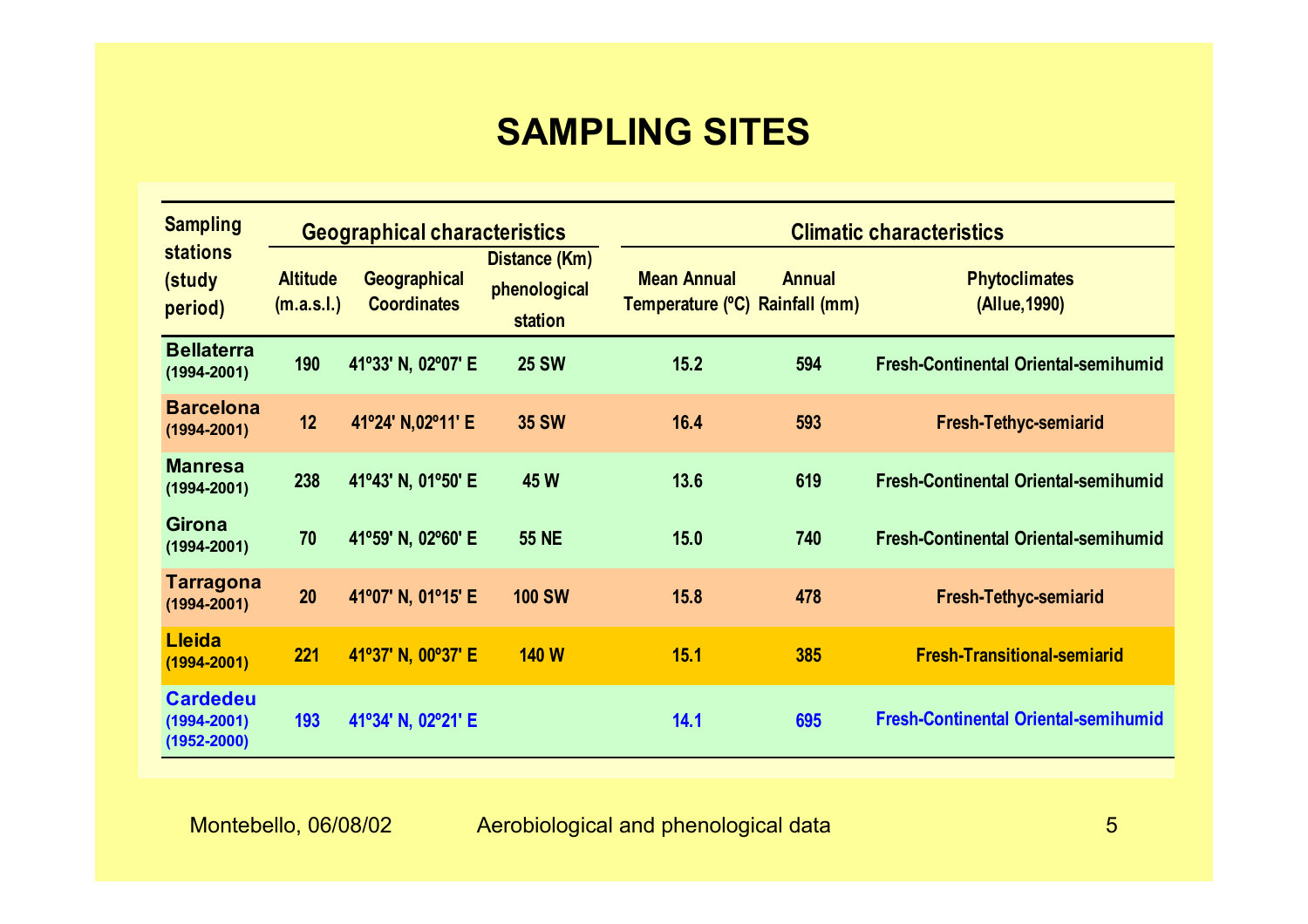# **Taxa considered**

| Acacia farnesiana<br>Acacia<br><b>Acer monspesulanum</b><br>Acer<br>Alnus glutinosa<br><b>Alnus</b><br><b>Brassicaceae</b><br><b>Avena sativa</b><br><b>Castanea</b><br><b>Brassica oleracea</b><br>Corylus<br><b>Crataegus monogyna</b><br>Castanea sativa<br><b>Fraxinus</b><br><b>Moraceae</b><br>Cydonia oblonga<br><b>Olea</b><br>Corylus avellana<br><b>Fraxinus angustifolia</b><br><b>Pinus</b><br><b>Hordeum vulgare</b><br><b>Platanus</b><br><b>Malus domestica</b><br><b>Poaceae</b><br><b>Morus alba</b><br><b>Quercus</b><br><b>Rosaceae</b><br>Olea europaea<br><b>Pinus pinea</b><br><b>Salix</b><br><b>Ulmus</b><br><b>Platanus hybrida</b><br><b>Prunus armeniaca</b><br><b>Vitis</b><br><b>Prunus avium</b><br><b>Prunus domestica</b><br><b>Prunus dulcis</b><br><b>Prunus persica</b><br><b>Pyrus communis</b><br><b>Quercus faginea</b><br><b>Quercus ilex</b><br><b>Quercus suber</b><br>Salix cinerea | <b>Phenological taxa</b> | <b>Aerobiological taxa</b> |  |  |  |
|-------------------------------------------------------------------------------------------------------------------------------------------------------------------------------------------------------------------------------------------------------------------------------------------------------------------------------------------------------------------------------------------------------------------------------------------------------------------------------------------------------------------------------------------------------------------------------------------------------------------------------------------------------------------------------------------------------------------------------------------------------------------------------------------------------------------------------------------------------------------------------------------------------------------------------|--------------------------|----------------------------|--|--|--|
| <b>Ulmus minor</b><br>Vitis vinifera<br><b>Zea mays</b>                                                                                                                                                                                                                                                                                                                                                                                                                                                                                                                                                                                                                                                                                                                                                                                                                                                                       | <b>Triticum aestivum</b> |                            |  |  |  |

Montebello, 06/08/02 Aerobiological and phenological data 6 (6) April 2014 6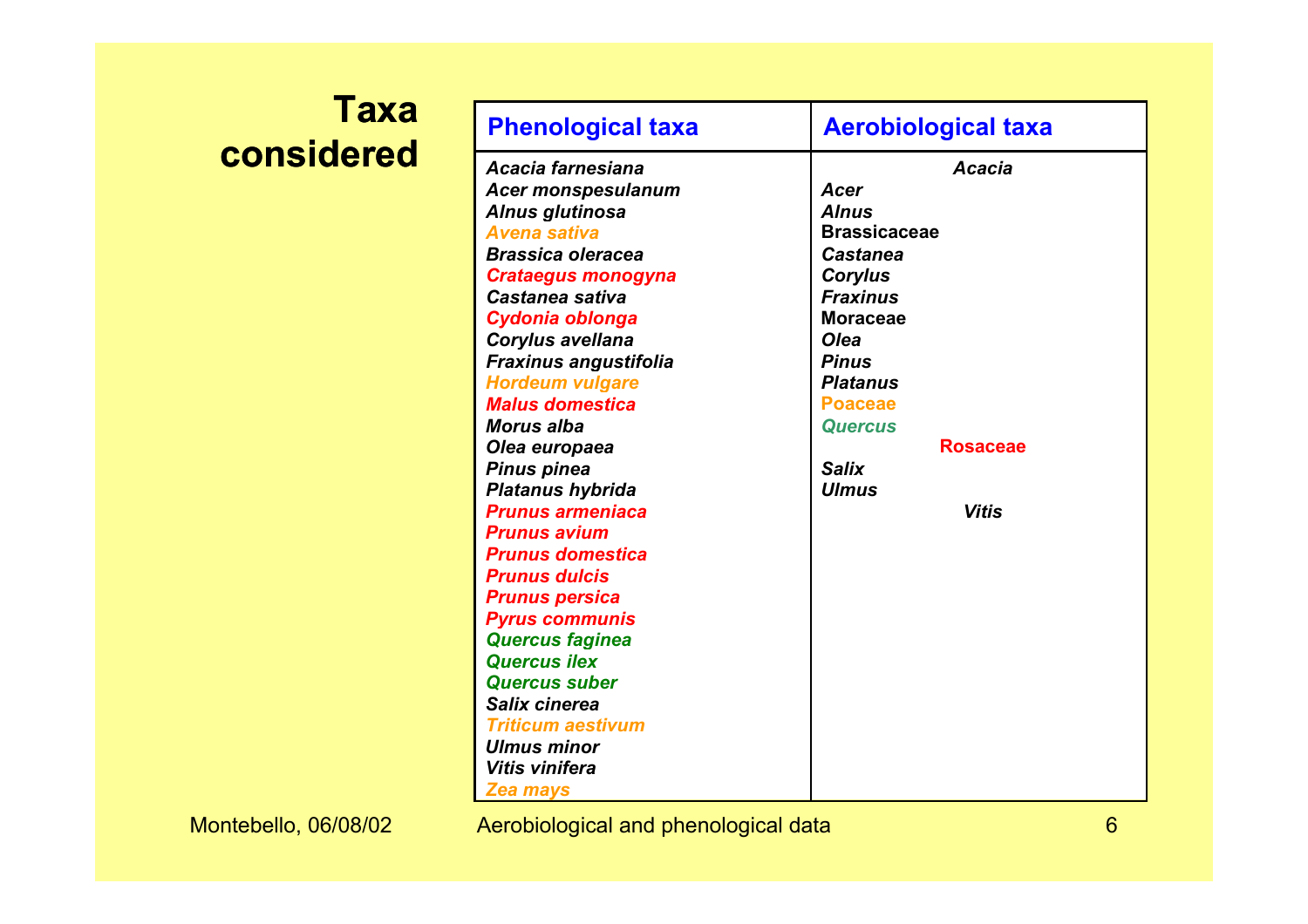## **RESULTS**

|                | A erobio logical stations (increasing distance to Phenological station) |                  |                |         |            |        |  |  |
|----------------|-------------------------------------------------------------------------|------------------|----------------|---------|------------|--------|--|--|
| Taxa           | <b>Bellaterra</b>                                                       | <b>Barce bna</b> | <b>Manresa</b> | G irona | Tarragona  | Lleida |  |  |
| Acer           | 0.540                                                                   | $0.807 *$        | $0.833 *$      | 0.536   | $0.658 *$  | 0.420  |  |  |
| Castanea       | $0.640*$                                                                | $0.968**$        | $0.812 *$      | 0.119   | $-0,817$ * | 0.520  |  |  |
| Fraxinus       | $0.702 *$                                                               | $0.921$ **       | 0.406          | 0.430   | 0.629      | 0.569  |  |  |
| 0 lea          | 0.383                                                                   | 0.507            | $0.651 *$      | 0.190   | 0.233      | 0.162  |  |  |
| Platanus       | 0.444                                                                   | $0.822 *$        | 0.072          | 0.274   | $0.936**$  | 0.192  |  |  |
| Km to Cardedeu | 25Km                                                                    | 35 Km            | 45Km           | 55Km    | $100$ Km   | 140Km  |  |  |
| 0 rientation   | <b>SW</b>                                                               | SW               | W              | NE      | SW         | W      |  |  |
|                |                                                                         |                  |                |         |            |        |  |  |

**\*** p ≤ 0.05 **\*\*** p ≤ 0.01 \*p ≤ 0.05 \*\*p ≤ 0.01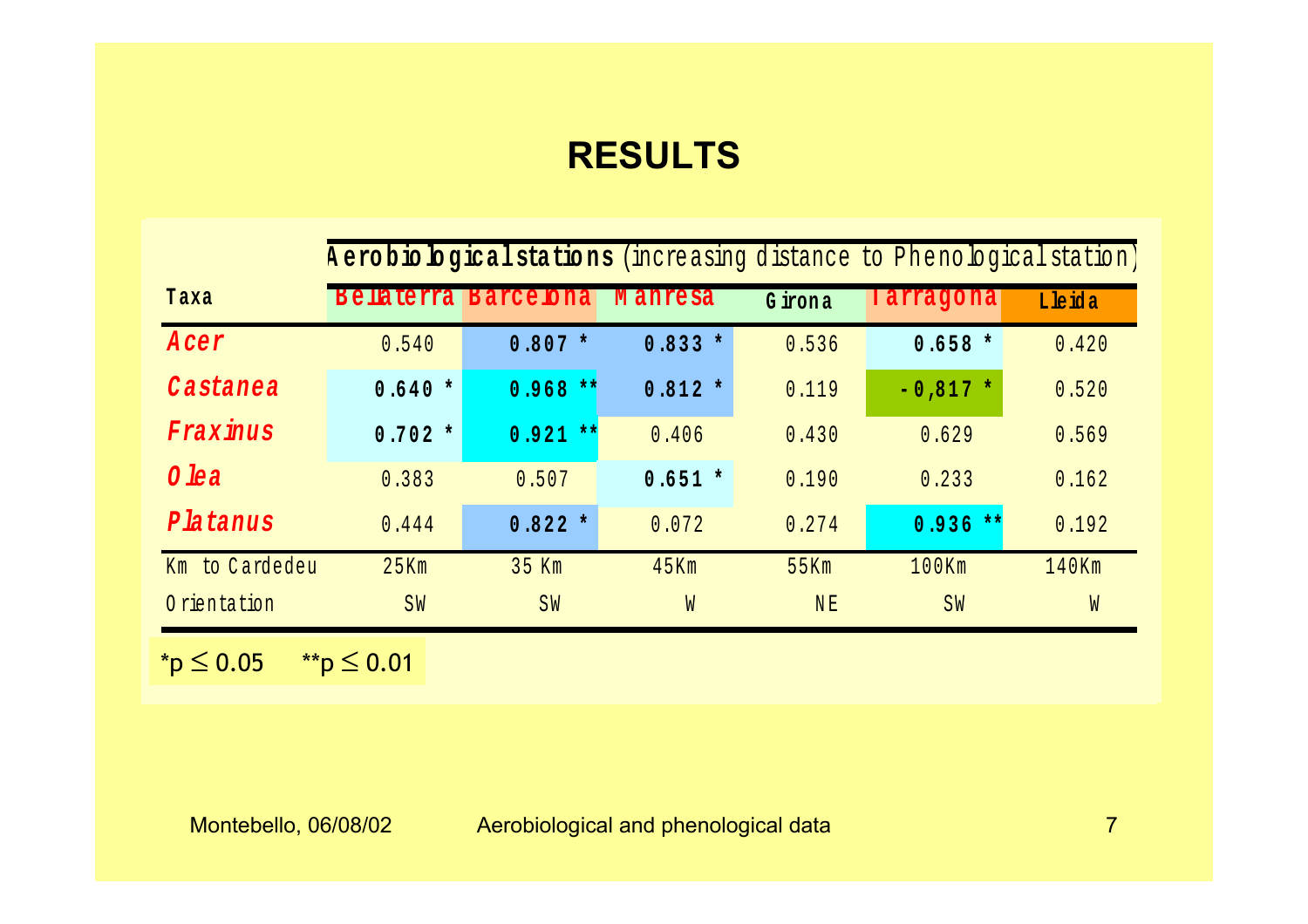

#### **Dates of the maximum pollen concentration and flowering for** *Acer*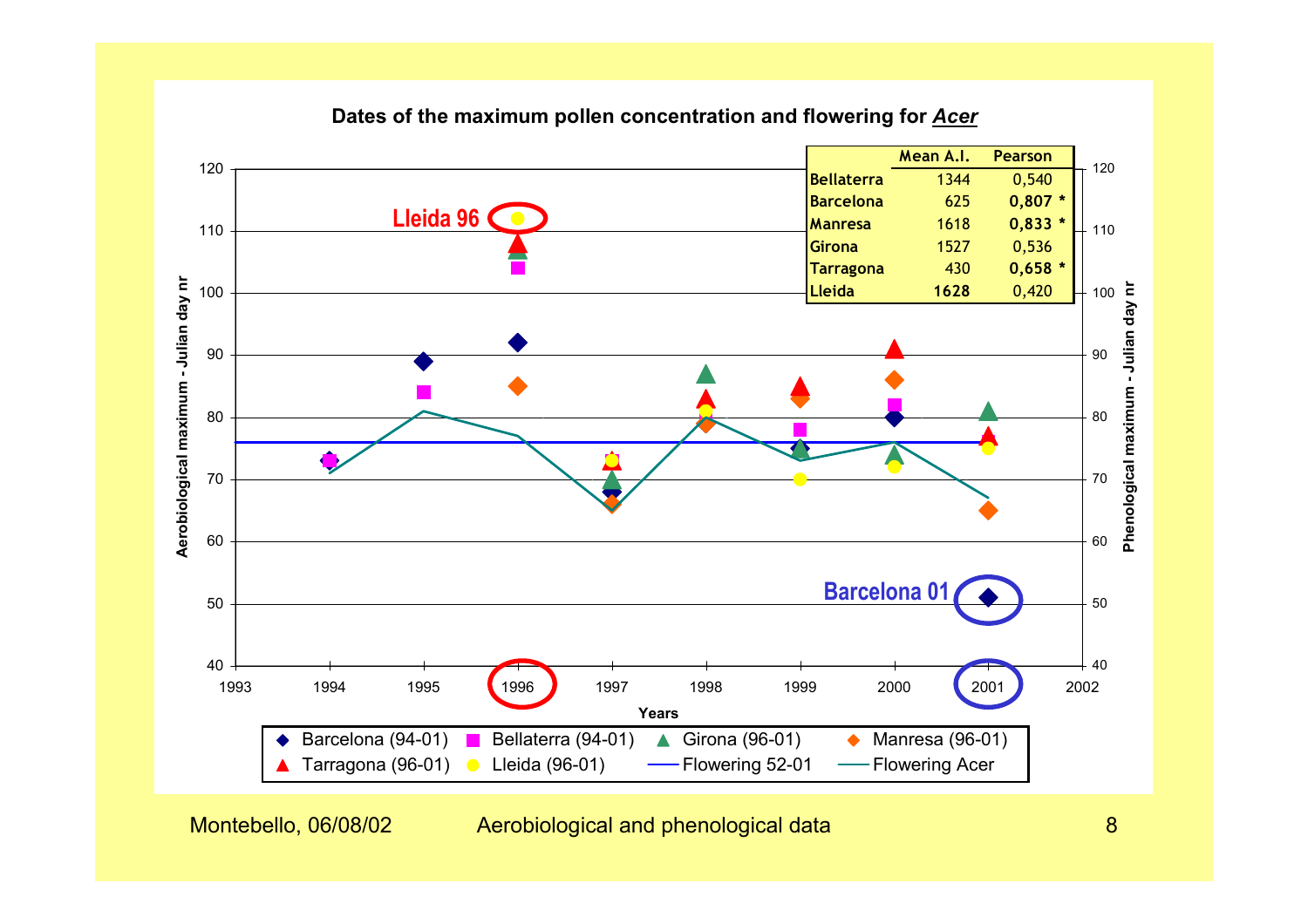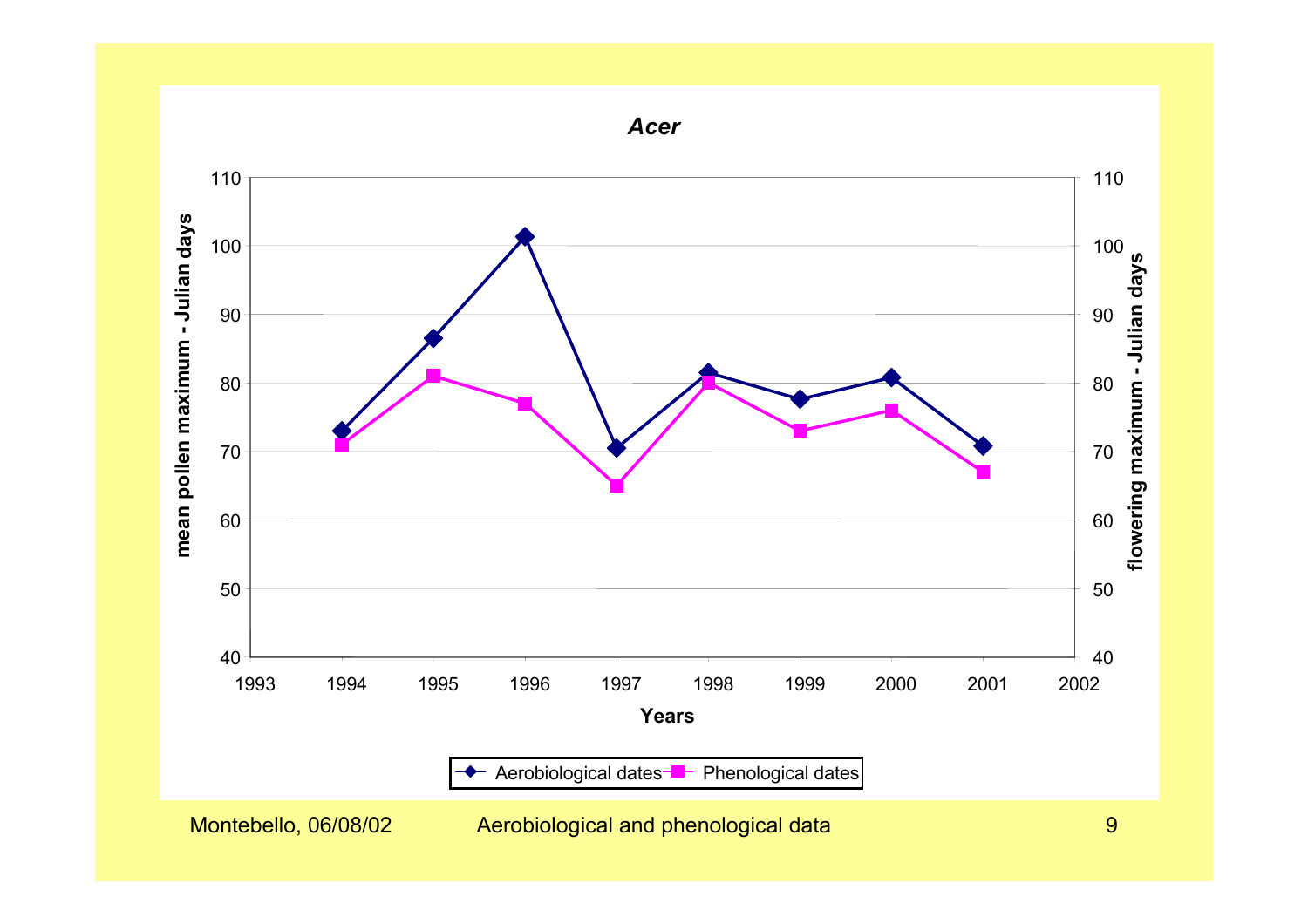

**Dates of the maximum pollen concentration and flowering for -** *Castanea*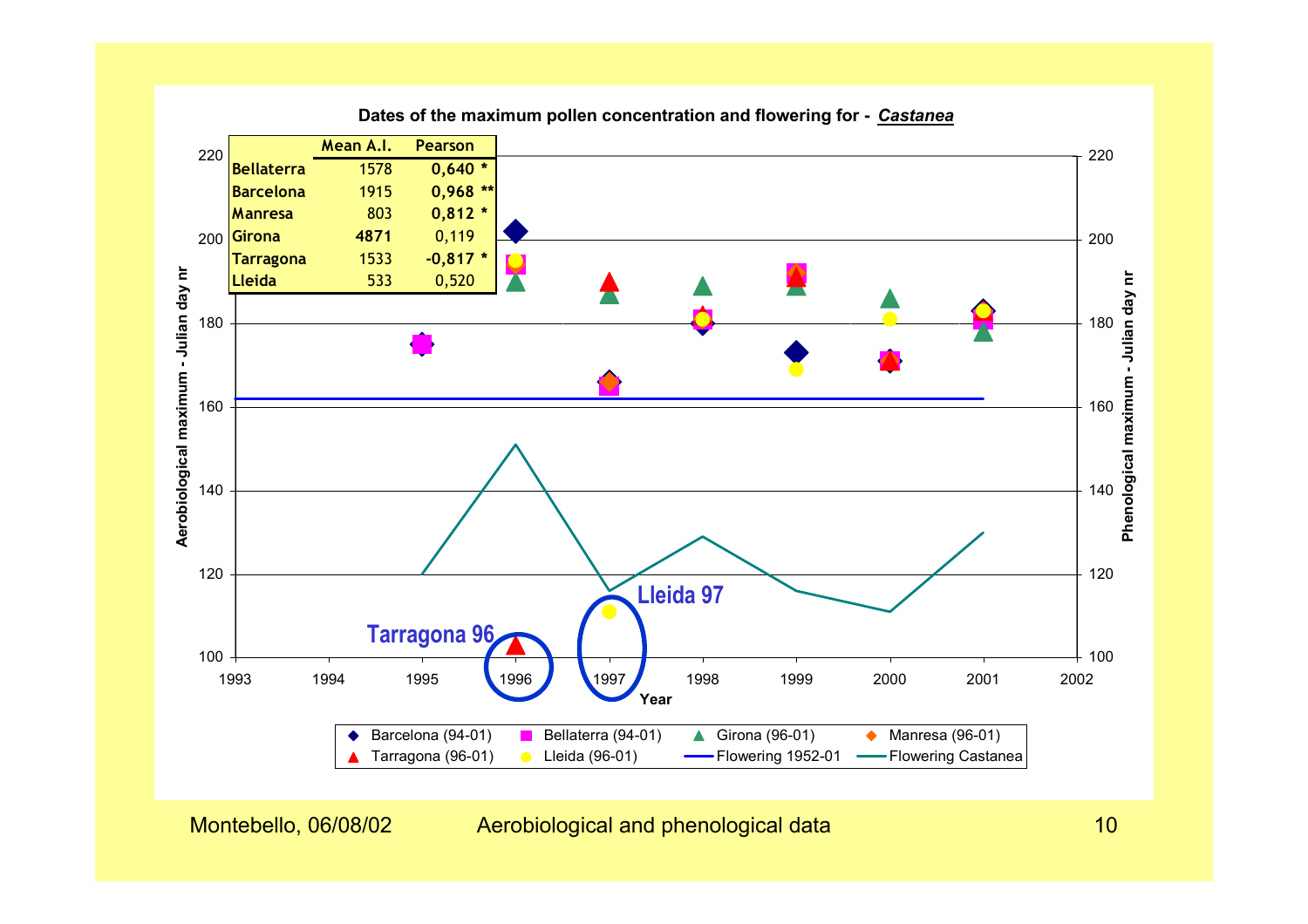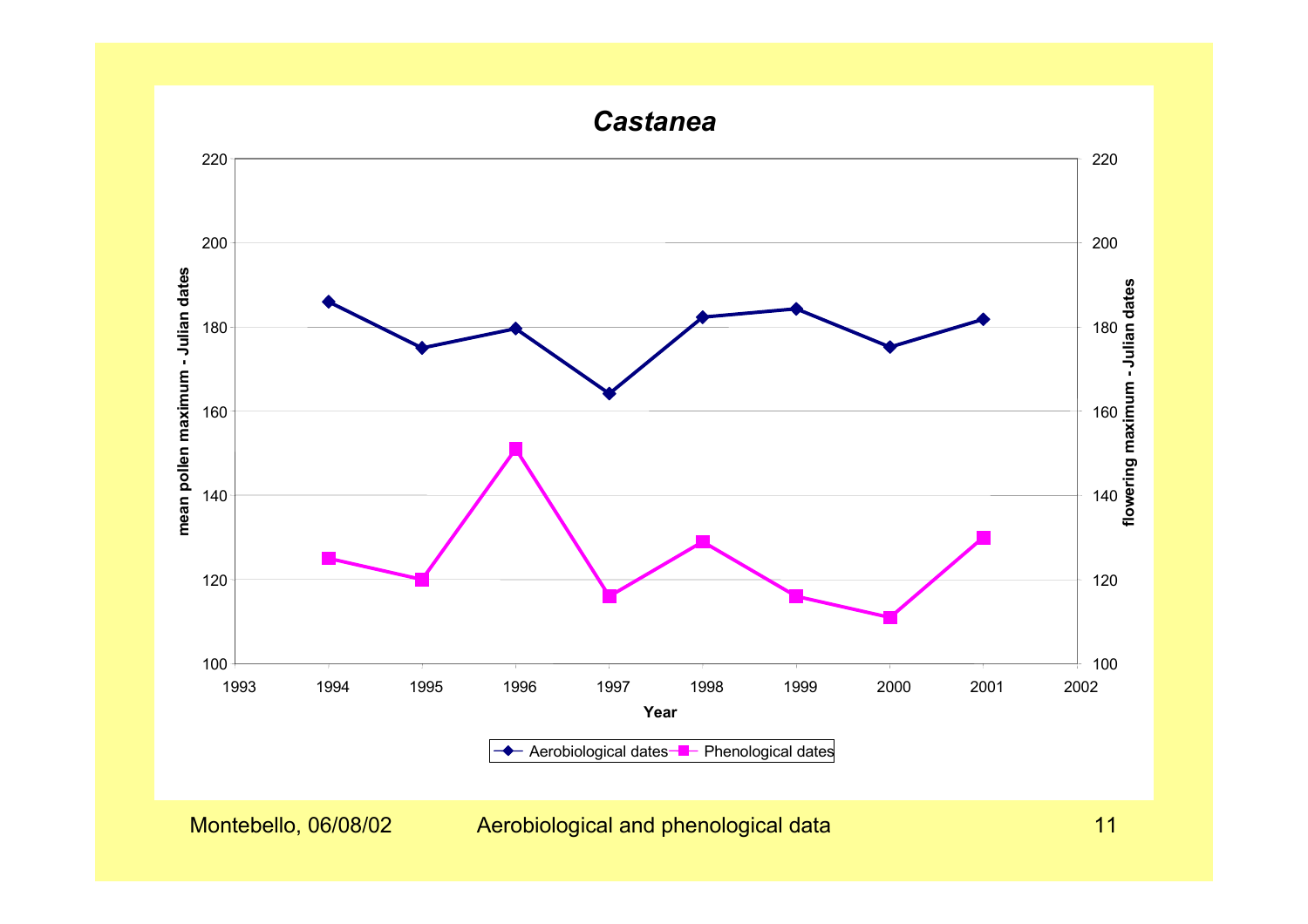

**Dates of the maximum pollen concentration and flowering for Fraxinus**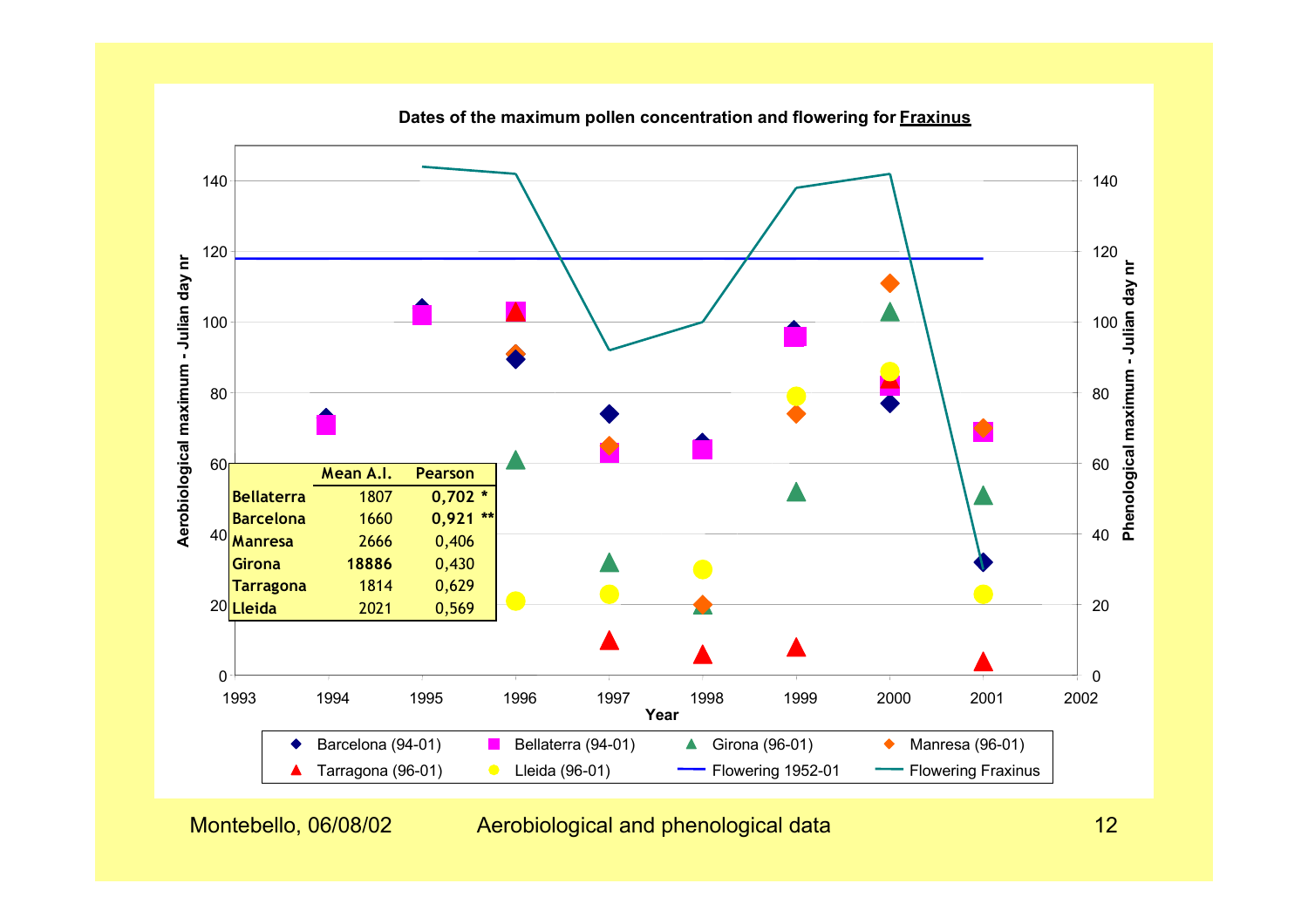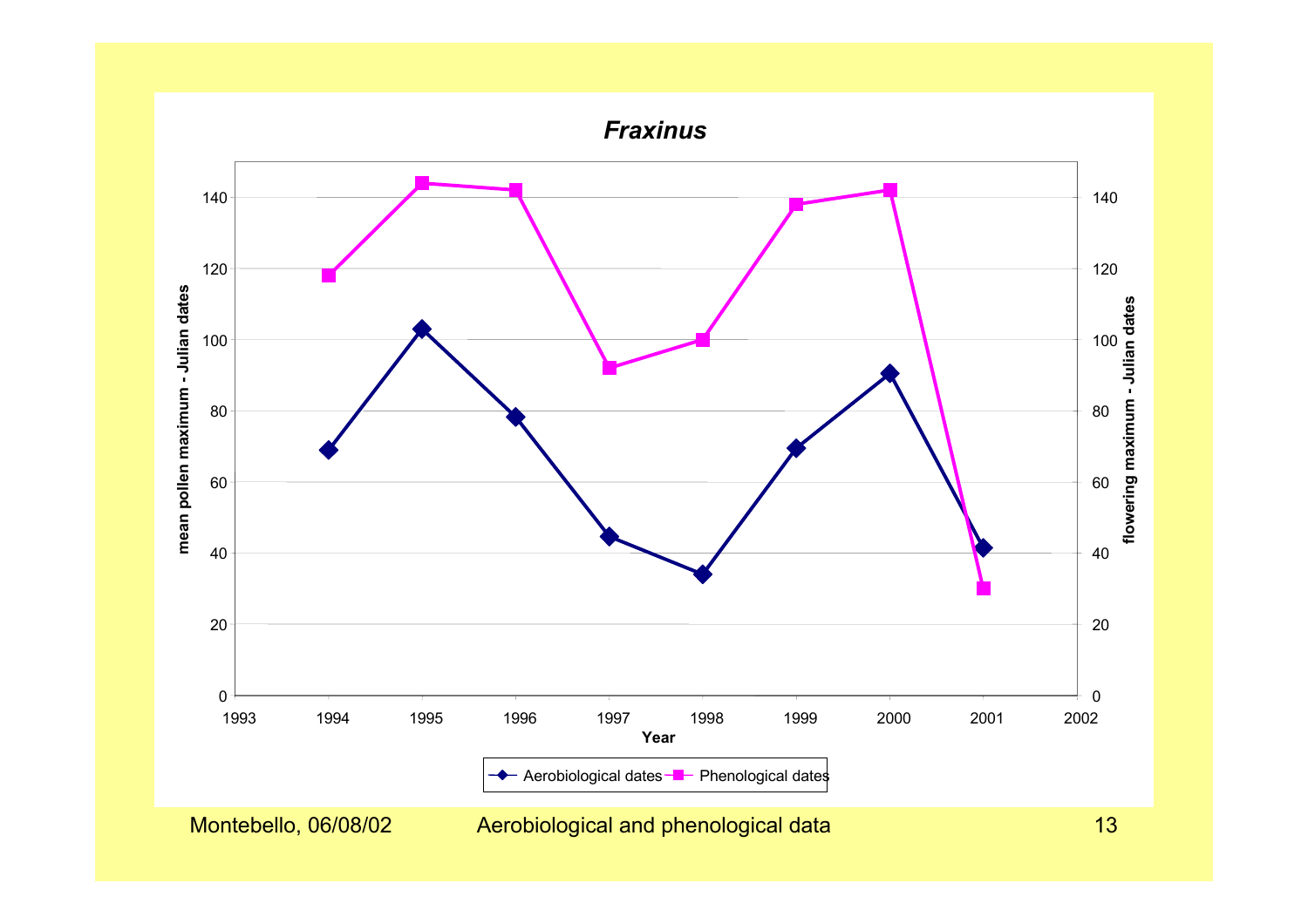

 **Dates of the maximum pollen concentration and flowering for -** *Olea*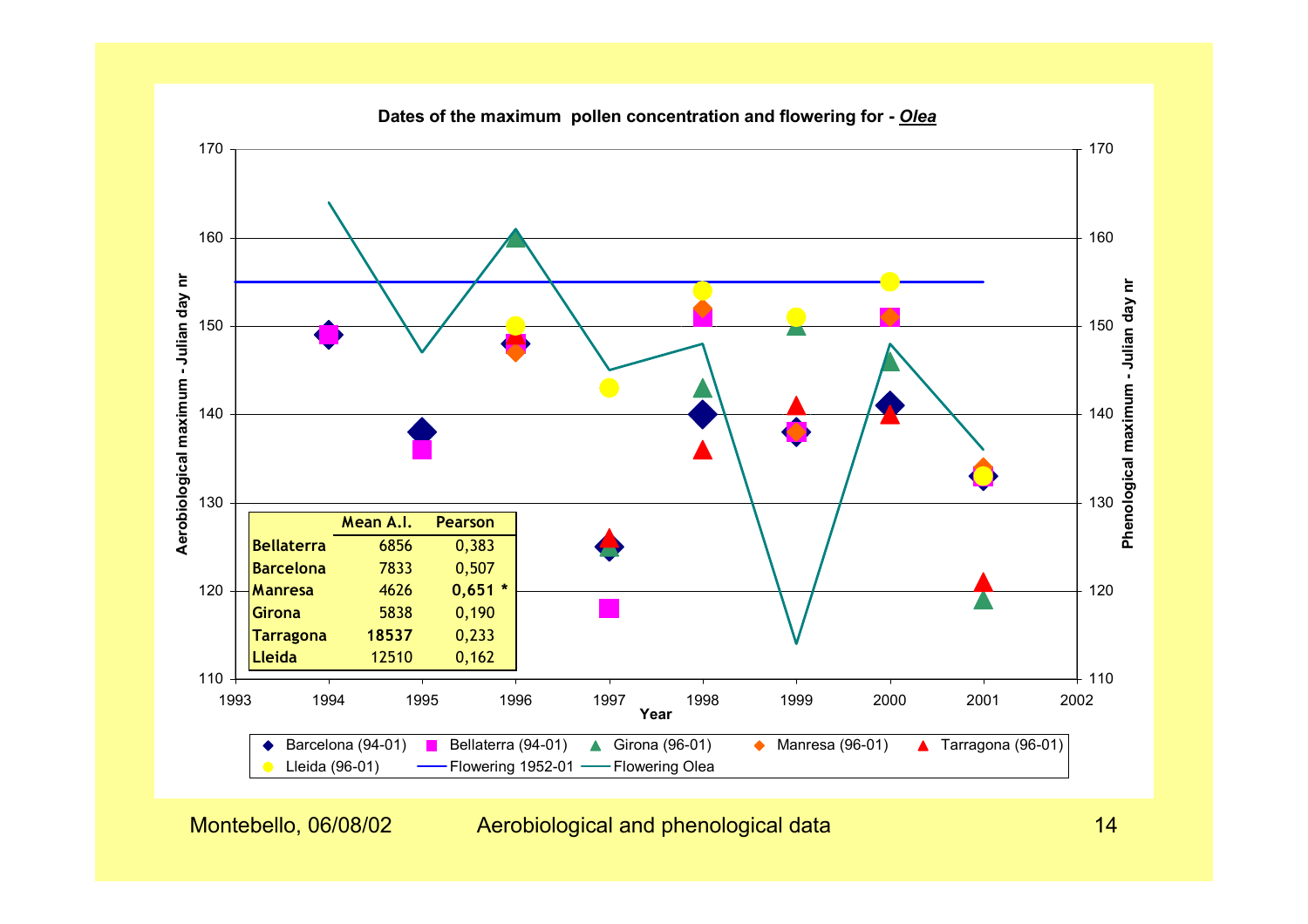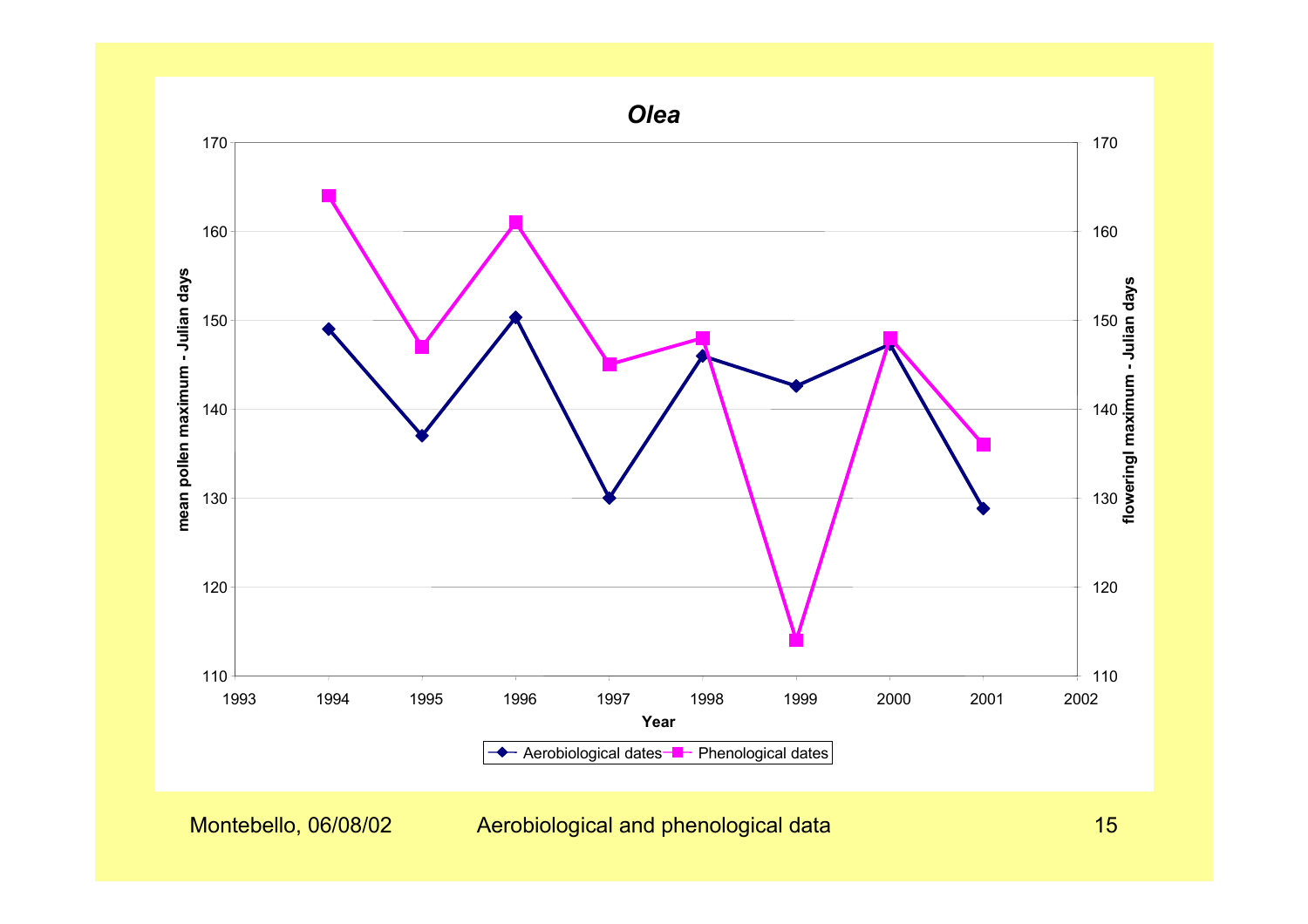

**Dates of the maximum pollen concentration and flowering for -** *Platanus*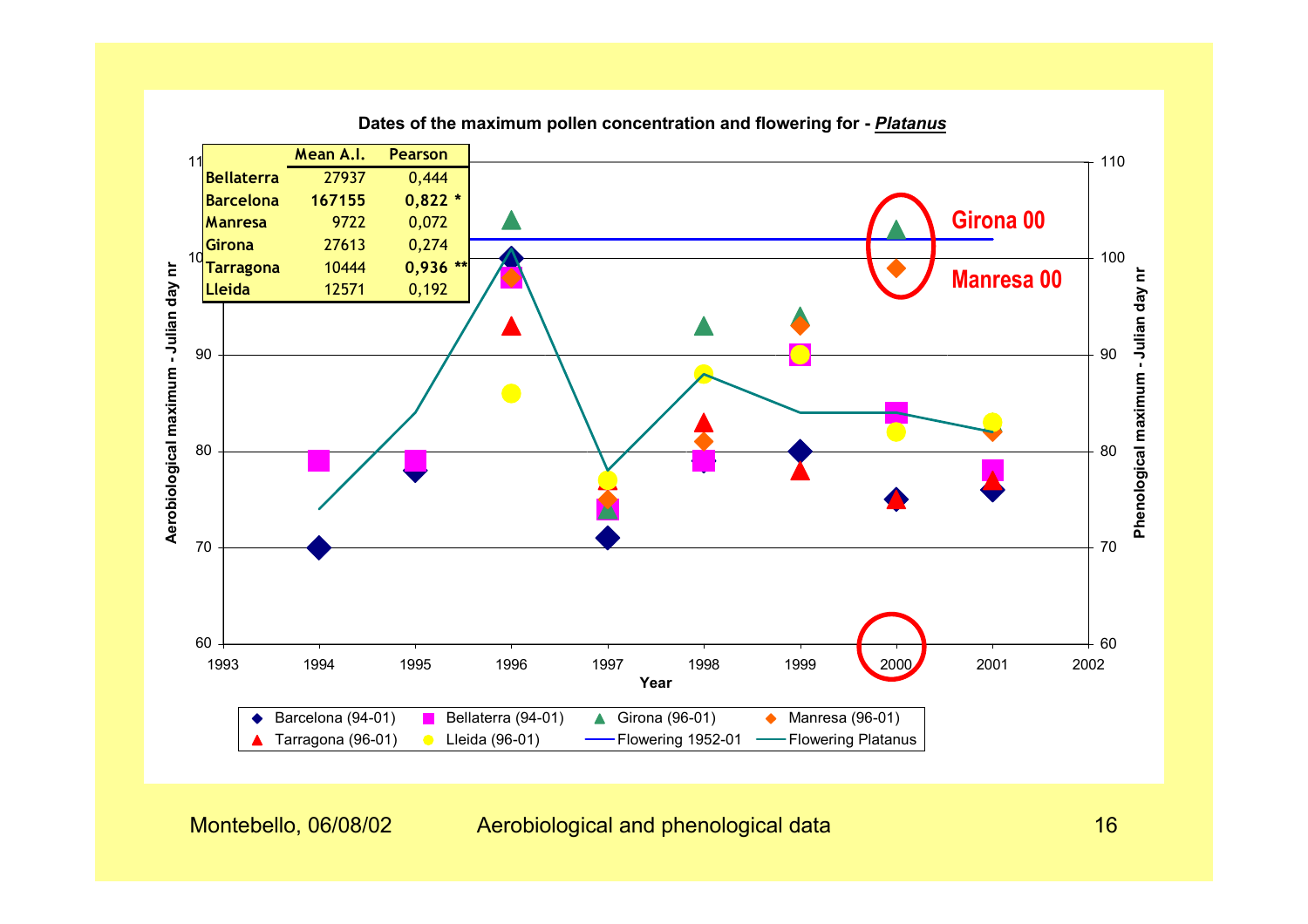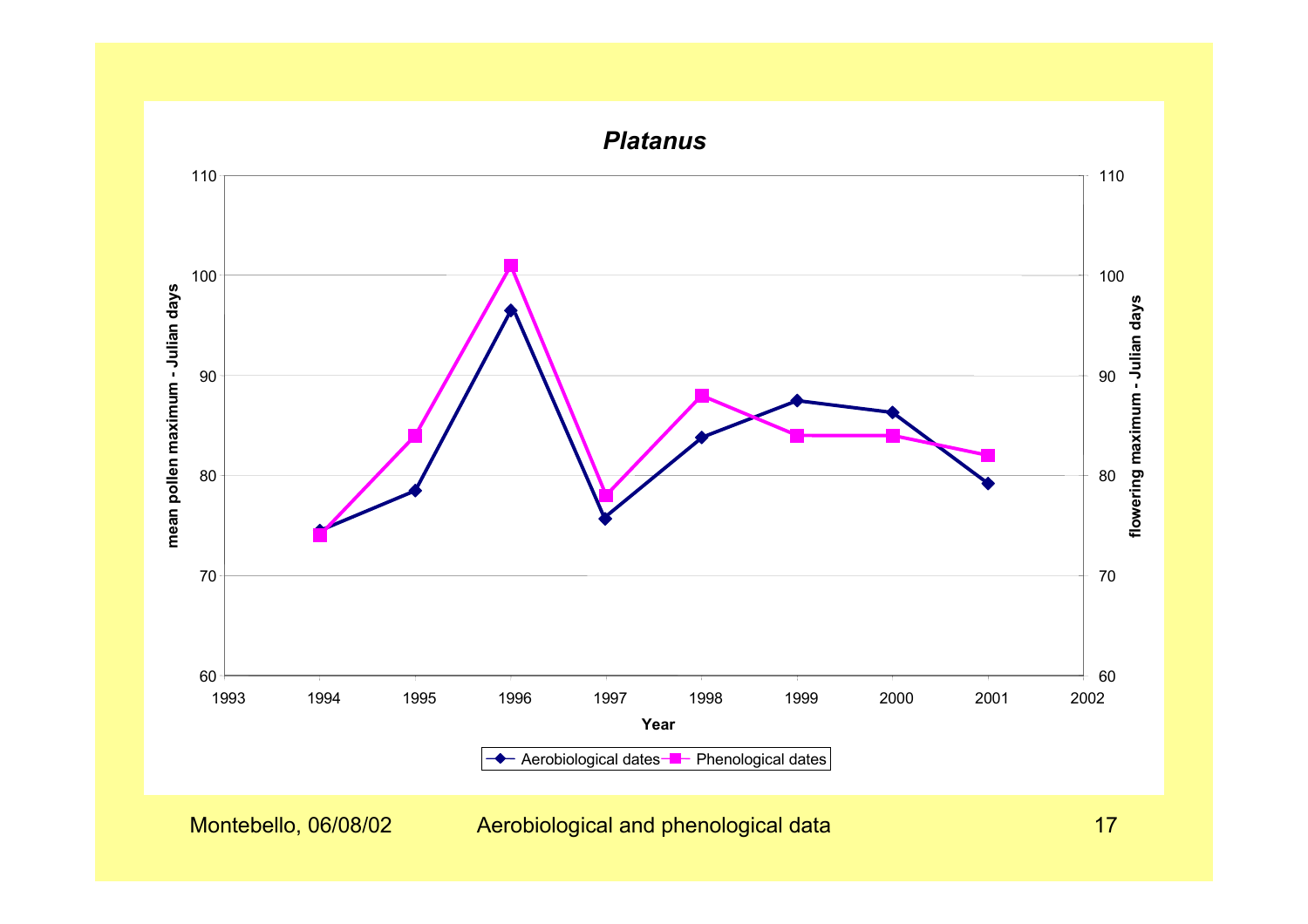#### **CONCLUSIONS**

- In our study, the relationship between the **Julian day number corresponding to the aerobiological peak** (maximum mean daily pollen concentration in the year) and the **Julian day of maximum flowering observed phenologically**:
	- is **very weak**
	- is **statistically significant** only for **5 taxa (**out of the 17 analysed)
	- is **statistically significant** only for **4 aerobiological monitoring stations** (out of the 6 XAC stations)
	- has no predicting consequences
- It should be interesting to obtain aerobiological and phenological at a single site
- Future analyses will take into account other phenological (fruiting) and aerobiological (beginning pollination periods, pollination intensity) variables
- Phenological stations should incorporate sighting plants producing allergenic pollen such as: Chenopodiaceae-Amaranthaceae, *Plantago*, *Populus*, *Ulmus* or *Urticaceae*